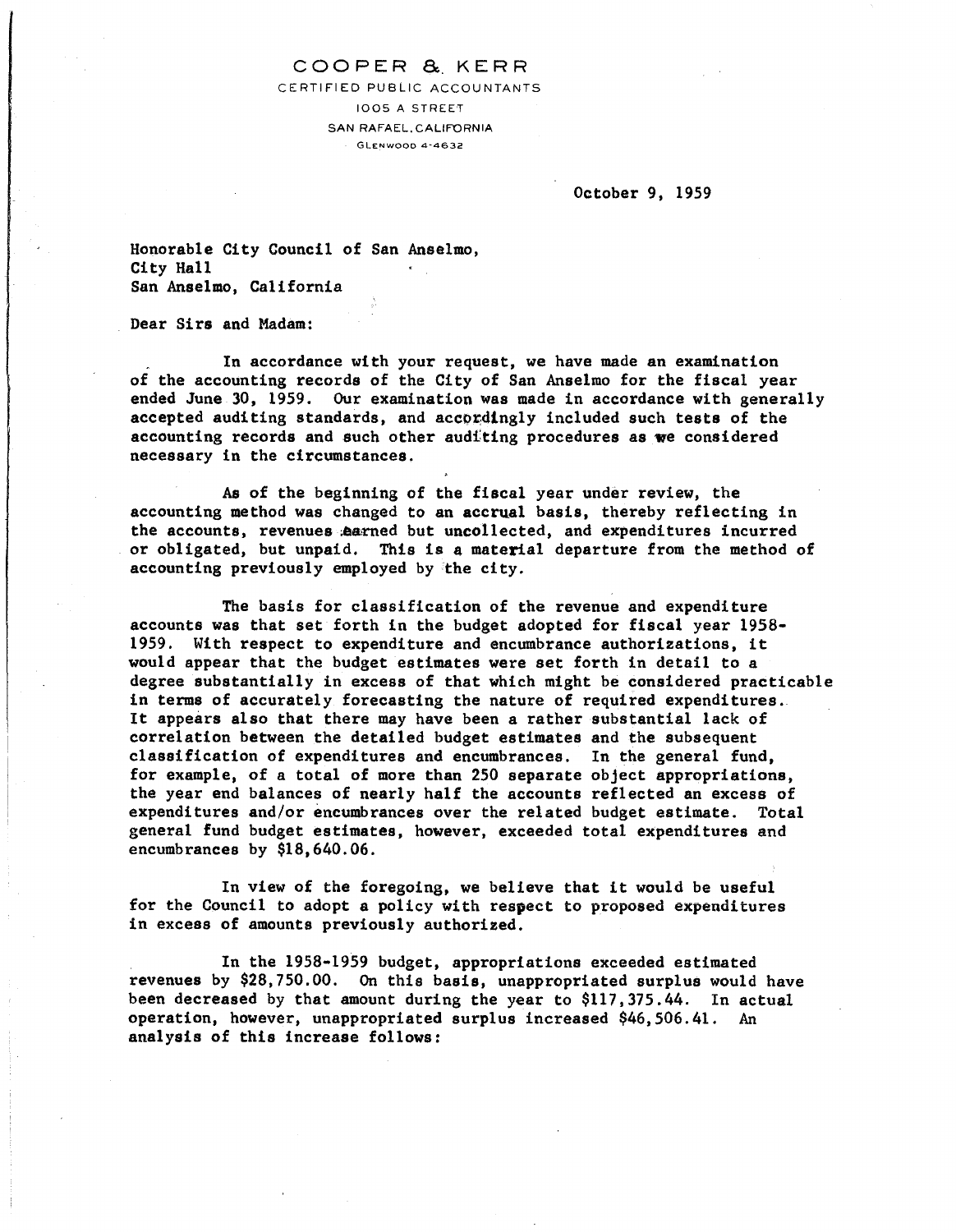| COOPER & KERR<br>CERTIFIED PUBLIC ACCOUNTANTS                                    | $-2-$<br>October 9, 1959       |                                         |  |
|----------------------------------------------------------------------------------|--------------------------------|-----------------------------------------|--|
| Excess of actual over estimated revenues<br>Less provision for uncollected taxes | <u>\$42,803.13</u><br>5,703.66 | \$37,099.47                             |  |
| Increase due to cancellation of prior<br>years' outstanding warrants             |                                | 132,39                                  |  |
| Excess of estimated over actual<br>expenditures<br>Less reserve for encumbrances | \$88, 352.73<br>50,328.13      | $-38,024.60$ :                          |  |
| Less planned decrease in surplus<br>Increase for the year                        |                                | \$75,256.46<br>28.750.00<br>\$46,506.46 |  |

The financial records of the city do not include accounts for fixed assets. This is not an unusual practice with municipal organizations, but we are of the opinion that there might be considerable advantage in establishing such accounts. We note in recent comments of the State Controller that his office favors the maintenance of accounts for capital assets, and may, in fact, require that they be kept in the not too distant future

Our examination did not include an evaluation of the adequacy of insurance coverage maintained by the city, and we are not, therefore, in a position to comment thereon. As in the past, insurance premiums have been charged to expense when paid, rather than being prorated over the lives of the respective policies.

Our examination of expenditures included tests to assure that such payments were given written approval by a responsible official, and we did not inquire further into the propriety of such transactions.

Bonds pledged to secure deposits of city funds in banks were confirmed directly to us by the depositaries, and appear to be adequate. A list of these securities is shown in Schedule 7.

In our opinion, subject to the above comments, the accompanying statement of financial condition and the related statements of revenues, expenditures, encumbrances and surplus, reflect fairly the financial position of the City of San Anselmo at June 30, 1959 and the results of operations for the year then ended, in conformity with generally accepted accounting principles consistently applied.

The following schedules are submitted:

Statement of Financial Condition - All Funds, June 30, 1959 Statement of Changes in Unappropriated Surplus, Year Ended June 30, 1959 Schedule 1. Schedule 2.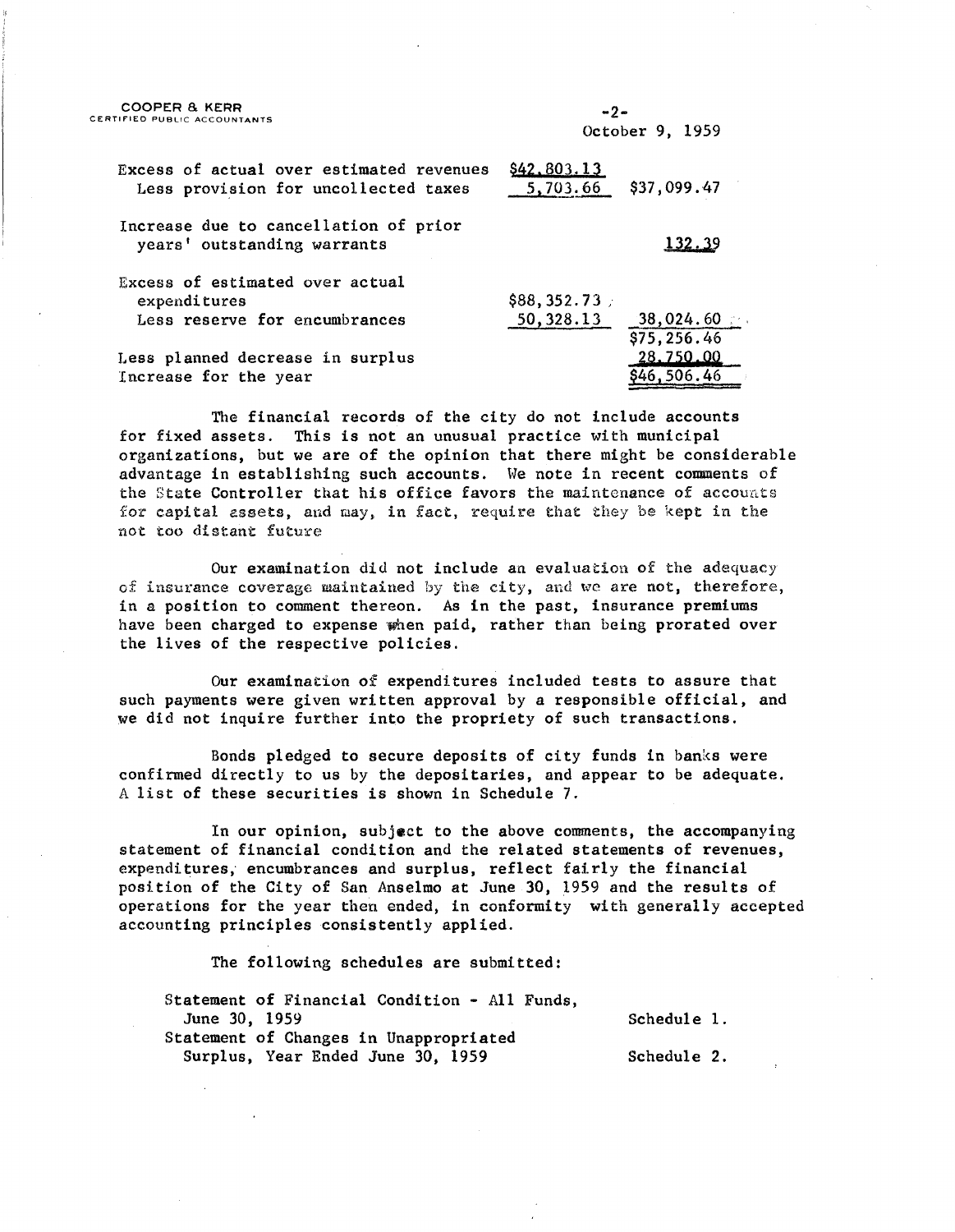COOPER & KERR<br>CERTIFIED PUBLIC ACCOUNTANTS -3-

Statement of Revenue - Estimated and Actual, Year Ended June 30, 1959 Statement of Expenditures and Encumbrances, Compared with Authorizations, Year Ended June 30, 1959 Statement of Cash on Hand and In Banks, June 30, 1959 Statement of Cash Receipts and Disbursements, Year Ended June 30, 1959 Schedule of Bonds Pledged to Secure Deposits of City Funds, June 30, 1959 Schedule 3. Schedule 4. Schedule 5. Schedule 6. Schedule 7.

Yours very truly,

Coopert Lerry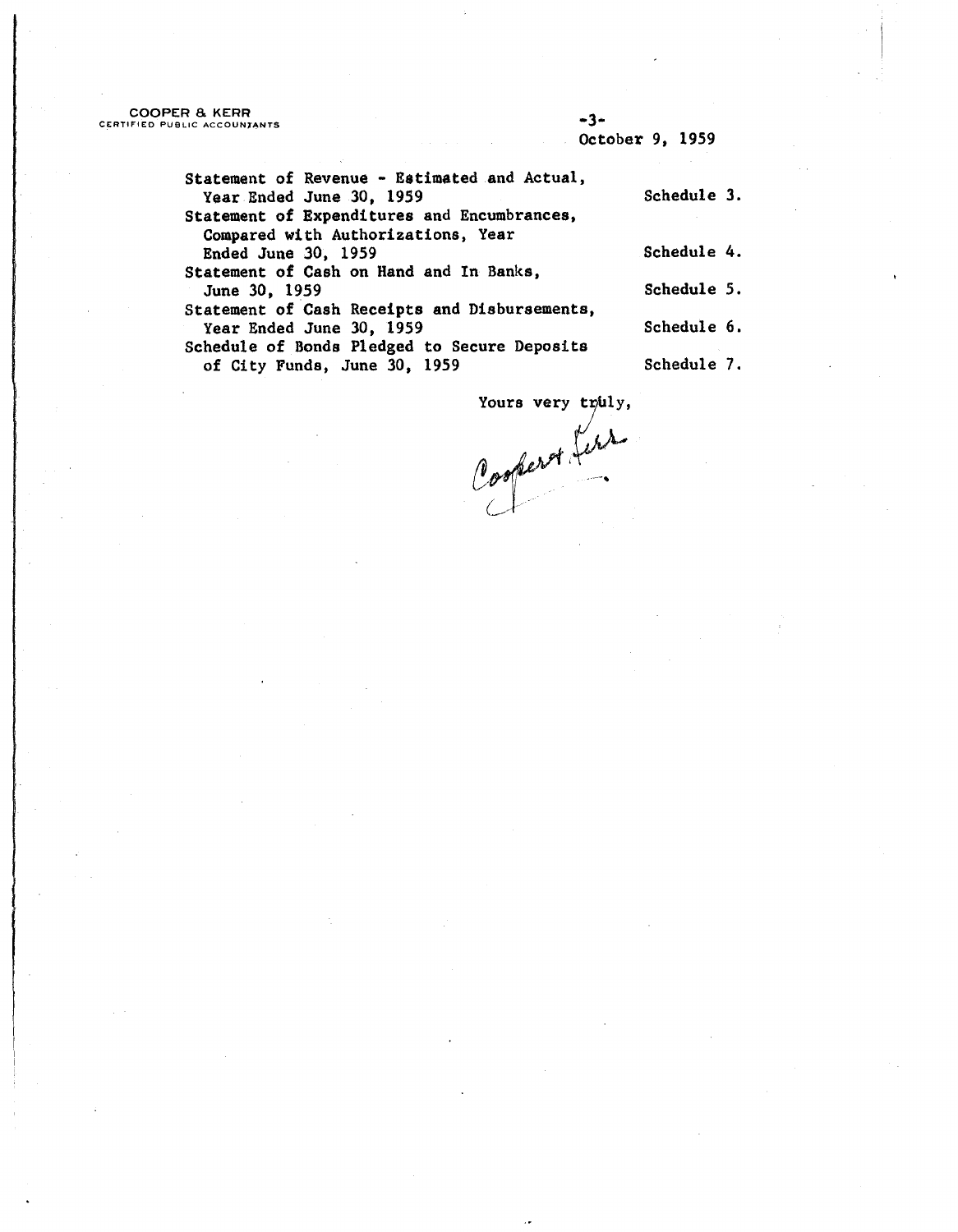COOPER & KERR<br>CERTIFIED PUBLIC ACCOUNTANTS

# Statement of Revenue - Estimated and Actual<br>
Year Ended June 30, 1959  $\ddot{\phantom{0}}$

 $\ddot{\phantom{0}}$ 

Schedule 3.

|                                      |              |              | Actual<br><b>Over (Under)</b> |
|--------------------------------------|--------------|--------------|-------------------------------|
|                                      | Estimated    | Actual       | Estimated                     |
| <b>GENERAL FUND</b>                  |              |              |                               |
| Property Taxes                       |              |              |                               |
| Current year                         | \$216,454.00 | \$220,000.10 | \$3,546.10                    |
| Prior years                          | 3,000,00     | 2,709.35     | (290.65)                      |
| Penalties and costs                  | 1,000.00     | 1,747.16     | 747.16                        |
| Sales and Use Taxes                  | 73,000.00    | 85,068.25    | 12,068.25                     |
| Franchises                           | 8,000.00     | 8, 141.49    | 141.49                        |
| <b>Business Licenses</b>             | 22,000.00    | 21,783.75    | (216.25)                      |
| Nonbusiness Licenses and Permits     | 7,440.00     | 9,184,84     | 1,744.84                      |
| Interest Income                      | 2,000.00     | 2,400.00     | 400.00                        |
| State Alcoholic Beverage Fees        | 6,500.00     | 6,666.75     | 166.75                        |
| State and County Grants              | 89,970.00    | 113,908.22   | 23.938.22                     |
| Sleepy Hollow Fire District          | 29,005.00    | 29,599.08    | 594.08                        |
| Other Revenue                        | 9,665.00     | 9,115,43     | (549.57)                      |
| Total General Fund                   | \$468,034.00 | \$510,324.42 | \$42,290.42                   |
| PARK AND RECREATION FUND             |              |              |                               |
| Property Taxes                       |              |              |                               |
| Current year                         | \$22.018.00  | \$22,137.88  | 119.88<br>\$                  |
| Prior years                          | 250.00       | 314.27       | 64.27                         |
| Total Park and Recreation Fund       | \$22,268.00  | \$22 452.15  | 184.15                        |
| LIBRARY FUND                         |              |              |                               |
| Property Taxes                       |              |              |                               |
| Current year                         | \$24,195.00  | \$24,425.82  | 230.82<br>ŝ                   |
| Prior years                          | 300.00       | 338.44       | 38.44                         |
| Library Fines and Rentals            | 4,600.00     | 5,799.13     | 1,199.13                      |
| Total Library Fund                   | \$29,095.00  | \$30,563.39  | \$1,468.39                    |
| TRAFFIC SAFETY FUND                  |              |              |                               |
| Vehicle Code Fines                   | \$7,325.00   | \$3,318.84   | 993.84<br>\$                  |
| Other Court Fines                    | 4,675.00     | 5,195.09     | 520.09                        |
| Total Traffic Safety Fund            | \$12,000.00  | \$13,513.93  | \$1,513.93                    |
| MOTOR VEHICLE LICENSE FEE FUND       |              |              |                               |
| State Motor Vehicle In Lieu Tax      | \$53,000.00  | \$50,381.34  | \$(2,618.66)                  |
| Total Motor Vehicle License Fee Fund | \$53,000.00  | \$50,381,34  | \$(2,618.66)                  |
| SPECIAL GAS TAX FUND                 |              |              |                               |
| Street Maintenance and Construction: | \$35,434.00  | \$35,398.90  | (35.10)<br>\$                 |
| Engineering                          | 6,000.00     | 6,000.00     | -0-                           |
| Total Special Gas Tax Fund           | \$41,434.00  | \$41,398.90  | (35.10)                       |
| TOTAL - ALL FUNDS                    | \$625,831.00 | \$668,634.13 | \$42,803.13                   |
|                                      |              |              |                               |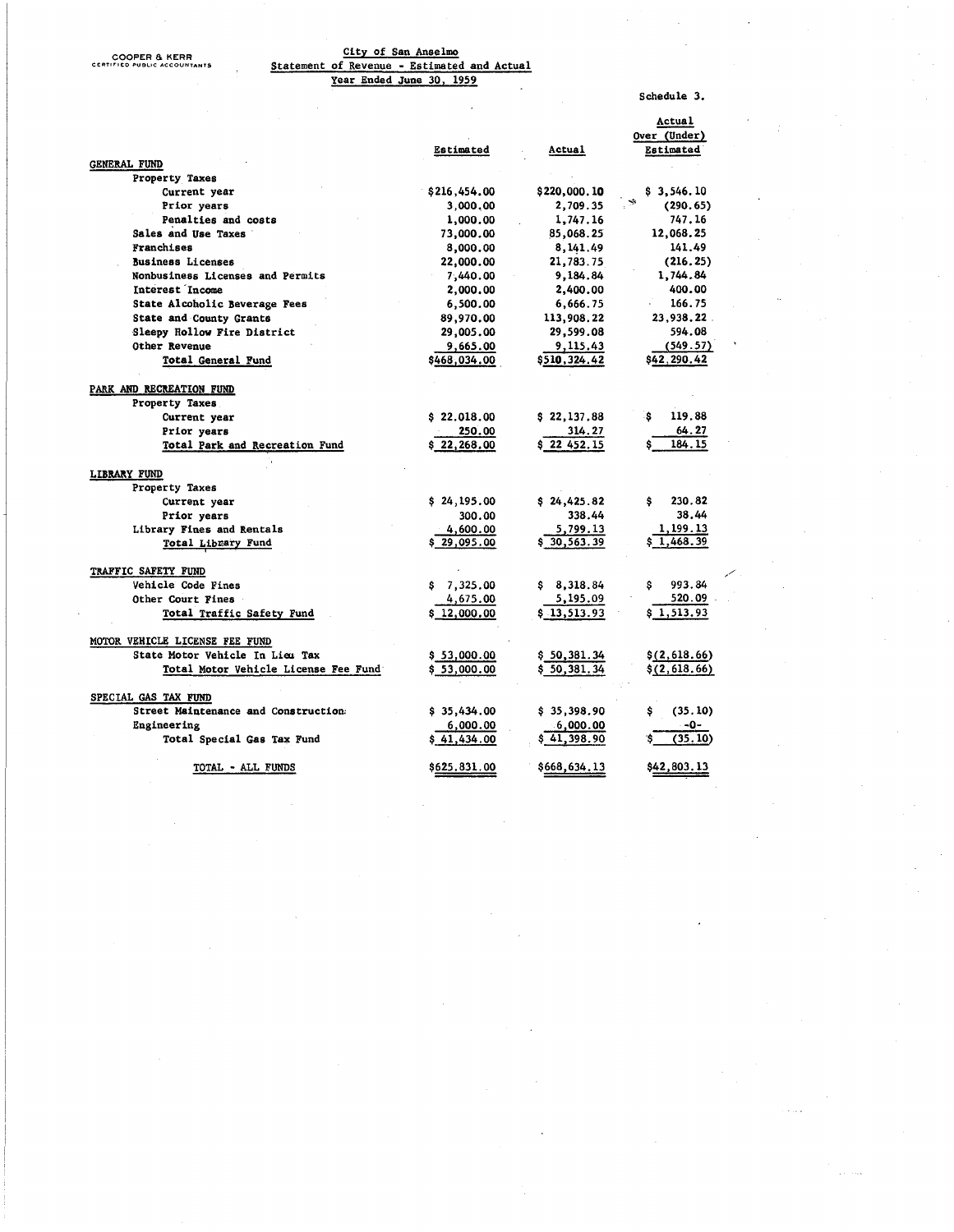# City of San Anselmo<br>Statement of Expenditures and Encumbrances<br>Compared with Authorizations<br>Year Ended June 30, 1959

 $\sim$ 

 $\ddot{\phantom{a}}$ 

COOPER & KERR<br>CERTIFIED PUBLIC ACCOUNTANTS

Schedule 4.

| Activities                                       | Budget<br>Appropriation | Expenditures         | Encumbrances                                   | Unencumbered<br>Balance |
|--------------------------------------------------|-------------------------|----------------------|------------------------------------------------|-------------------------|
| GENERAL FUND                                     |                         |                      |                                                |                         |
| General Government                               |                         |                      |                                                |                         |
| GA 401 - City Council                            | 350.00<br>s             | 342.11<br>s          |                                                | \$<br>7.89              |
| GA 402 - City Manager                            | 10,119.00               | 11,244.05            |                                                | $(T_1^s 125.05)$        |
| GA 403 - City Clerk                              | 11,459.00               | 9,314.37             | 2,700.00                                       | (555.87)                |
| GA 404 - City Treasurer &                        |                         |                      |                                                |                         |
| Tax Collector                                    | 2,042.00                | 2,246.82             |                                                | (204.82)                |
| GA 405 - Finance Officer                         | 9,881.00                | 9,992.08             | 1,009.75                                       | (1, 120.83)<br>(46.80)  |
| GA 410 - City Attorney<br>GA 415 - City Planning | 5,700.00<br>2,429.00    | 5,746.80<br>2,336.27 |                                                | 92.73                   |
| GA 416 - Personnel                               | 3,245.00                | 2.982.77             |                                                | 262.23                  |
| GA 421 - City Hall Operation                     | 6,954.00                | 7,447.65             |                                                | (493.65)                |
| GA 450 - Civic Promotion &                       |                         |                      |                                                |                         |
| Participation                                    | 1,950.00                | 1,185.00             |                                                | 765.00                  |
| GA 451 - Elections                               | 300.00                  | 513.78               |                                                | (213.78)                |
| GA 452 - Retirement                              | 4,750.00                | 6,356.94             |                                                | (1, 606.94)             |
| GA 453 - Insurance                               | 12,500.00               | 13,974.27            |                                                | (1, 474.27)             |
| Total General Government \$ 71.679.00            |                         | 73, 683.41           | 3,709.75<br>s                                  | (5, 714.16)             |
|                                                  |                         |                      |                                                |                         |
| Police Department<br>GA 500 - General            |                         |                      |                                                |                         |
| Administration                                   | \$38,418.00             | \$29,647.61          |                                                | \$ 8,770.39             |
| GA 502 - General Patrol                          | 46, 341.00              | 43,923.42            |                                                | 2,417.58                |
| CA 503 - Traffic Control                         | 24,714.00               | 25,966.62            |                                                | (1, 252.62)             |
| Total Police Department                          | \$109,473.00            | \$99,537.65          |                                                | 9,935.35                |
|                                                  |                         |                      |                                                |                         |
| Fire Department                                  |                         |                      |                                                |                         |
| GA 520 - Fire Fighting Force                     | \$81,765.00             | \$78,600.60          |                                                | \$3,164.40              |
| GA 526 - Fire Alarm &<br>Radio Communication     | 4,922.00                | 4,562.47             |                                                | 359.53                  |
| 3A 527 - Hydrants & Water Service6,403.00        |                         | 5,477.90             |                                                | 925.IO                  |
| GA 528 - Fire Equipment                          | 14,786.00               | 16,320.21            |                                                | (2, 034.21)             |
| GA 529 - Fire Station                            |                         |                      |                                                |                         |
| Operation                                        | 25,583.00               | 37,620.83            | \$<br>28.72                                    | (12,066,55)             |
| Total Fire Department                            | \$133,459.00            | \$143.082.01         | Ş<br>28.72                                     | \$ (9,651.73)           |
|                                                  |                         |                      |                                                |                         |
| Miscellaneous                                    |                         |                      |                                                |                         |
| GA 550 - Building Regulation                     | 3, 323.00<br>Ş          | 2,060.15<br>Ş        |                                                | 1,262.85<br>ş           |
| GA 551 - Animal Regulation                       | 3,000.00                | 2,214.00             |                                                | 786.00                  |
| GA 552 - Lot Burning                             | 900.00                  | 931.45               |                                                | (31.45)                 |
| <b>Total Miscellaneous</b>                       | \$<br>7,223.00          | 5,205.60             |                                                | \$<br>2,017.40          |
| Public Works Department                          |                         |                      |                                                |                         |
| GA 600 - Public Works                            |                         |                      |                                                |                         |
| Administration                                   | \$<br>3,964.00          | 917.94<br>\$         |                                                | 3,046.06<br>\$.         |
| GA 610 - Engineering                             | 2,635.00                | 4,830.89             |                                                | (2, 195.89)             |
| GA 620 - Storm Drain                             |                         |                      |                                                |                         |
| Maintenance                                      | 8,356.00                | 3,851.79             | Ş<br>379.08                                    | 4,125.13                |
| GA 621 - Street Cleaning                         | 7,442.00                | 7,283.21             | 947.70                                         | (788.91)                |
| GA 622 - Street Lighting                         | 18,700.00               | 16,486.82            |                                                | 2,213.18                |
| GA 623 - Street Maintenance                      | 52,028.00               | 37,125.06            | 2,031.22                                       | 12,871.72               |
| GA 630 - Traffic Signal<br>Maintenance           |                         |                      |                                                |                         |
| GA 631 - Street Trees and                        | 1,545.00                | 2,266.61             |                                                | (721.61)                |
| Parkway Maintenance                              | 4,066.00                | 3,482.53             | 189.54                                         | 393.93                  |
| GA 632 - Traffic Control Signs                   |                         |                      |                                                |                         |
| and Striping                                     | 6,228.00                | 5,532.30             | 152.55                                         | 543.15                  |
| GA 640 - Bridge Maintenance                      | 2,521.00                | 1,900.65             | 189.54                                         | 430.81                  |
| GA 645 - Corporation Yard                        |                         |                      |                                                |                         |
| Operation                                        | 1,172.00                | 1,261.43             |                                                | (89.43)                 |
| GA 700 - Capital Projects                        | 140,045.00              | 98, 360.31           | 39, 459.63                                     | 2,225.06                |
| Total Public Works                               |                         |                      |                                                |                         |
| Department                                       | \$248,702.00            | <u>\$183, 299.54</u> | \$43,349.26                                    | \$22,053.20             |
|                                                  |                         |                      | \$47,087.73                                    | \$18,640.06             |
| TOTAL GENERAL FUND                               | <u>\$570,536.00</u>     | \$504,808.21         |                                                |                         |
| PARK AND RECREATION FUND                         |                         |                      |                                                |                         |
| RB 800 - Park Division                           | \$12,000.00             | \$10,179.07          |                                                | 1,820.93<br>Ş.          |
| RB 850 - Recreation Division                     | 9,662.00                | 8,974.12             |                                                | 687.88                  |
|                                                  |                         |                      |                                                |                         |
| <b>TOTAL PARK AND</b>                            |                         |                      |                                                |                         |
| RECREATION FUND                                  | \$21,662.00             | <u>\$19,153.19</u>   |                                                | 2,508.81                |
|                                                  |                         |                      |                                                |                         |
| LIBRARY FUND                                     |                         |                      |                                                |                         |
| RA 900 - Library                                 | \$27,540.00             | \$24, 248.01         |                                                | \$3,291.99              |
| TCTAL LIBRARY FUND                               | \$27,540.00             | \$24,248.01          |                                                | <u>\$3,291.99</u>       |
|                                                  |                         |                      |                                                |                         |
| SPECIAL STATE GAS TAX FUND                       |                         |                      |                                                |                         |
| SA 799                                           | \$34,843.00             | \$18,018.86          | \$3,240.40                                     | <u>\$13,583.74 </u>     |
|                                                  |                         |                      |                                                |                         |
|                                                  |                         |                      |                                                |                         |
| TOTAL SPECIAL STATE<br>CAS TAY FUND              |                         |                      | \$34,843,00 \$18,018,86 \$3,240,40 \$13,583,74 |                         |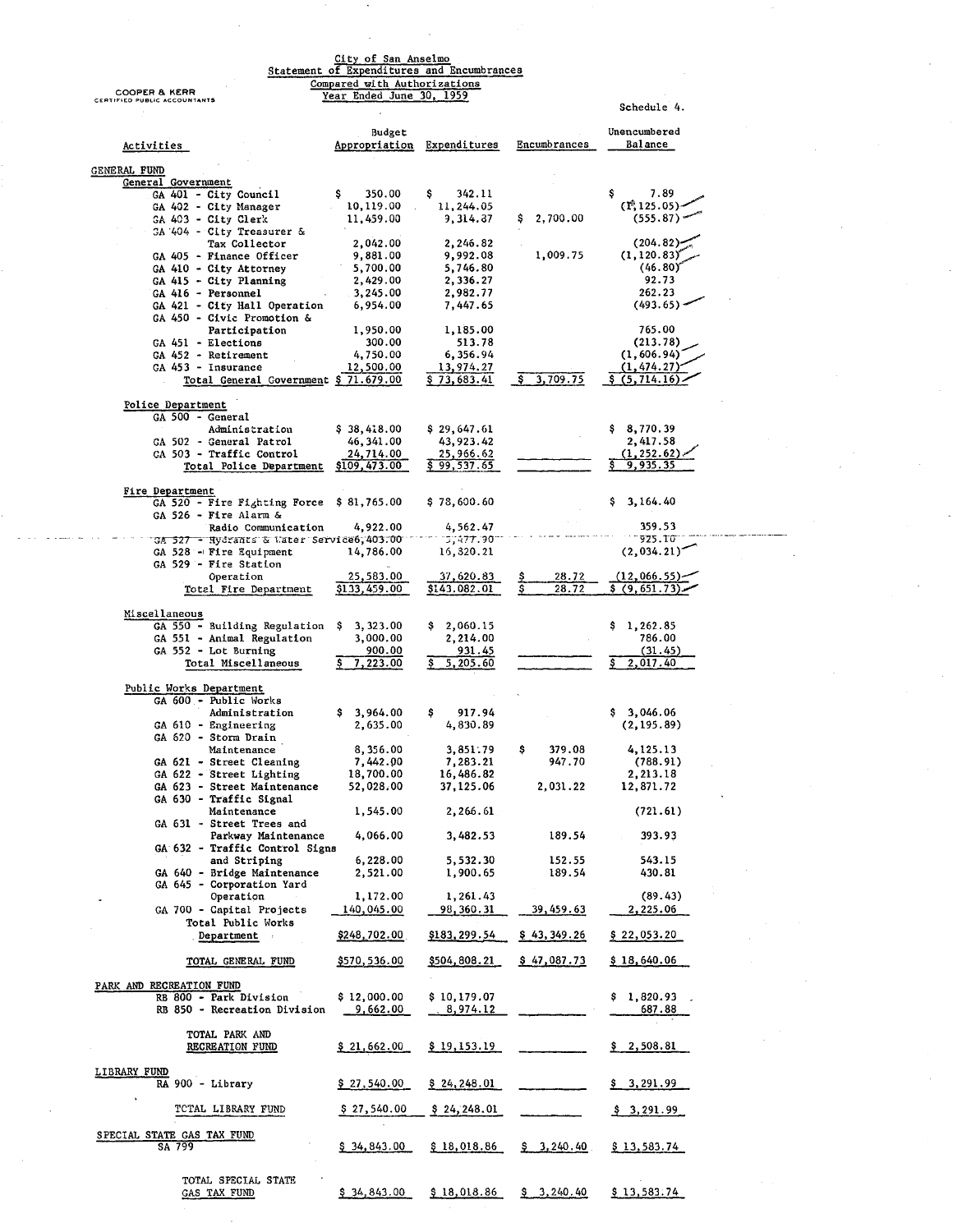COOPER a KERR **CERTrF"IED** PUBLIC **ACCOUNTANTS** 

City of San Anselmo Statement of Cash on Hand and in Banks

June 30, 1959

Schedule 5.

## Treasurer's Balance:

| Per Depositary Statements, June 30, 1959: |              |
|-------------------------------------------|--------------|
| American Trust Company - General Account  | \$88,538.86  |
| Bank of America - General Account         | 26,327.60    |
| Bank of America - Special Gas Tax Fund    | 20,412.89    |
| Bank of America - Treasurers Trust Fund   | 6,092.17     |
| Total per Depositary Statements           | \$141,371.52 |
| Time Deposits:                            |              |
| American Trust Company                    | \$50,637.50  |
| Bank of America                           | 50,637.50    |
| Imprest Funds                             | 625.00       |
| Total Treasurer's Balance, June 30, 1959  | \$243,271.52 |
| Add Deposits in Transit to Bank           | 31, 332.40   |
|                                           | \$274,603.92 |
| Deduct Outstanding Checks                 | 17,550.02    |
| Comptroller's Balance, June 30, 1959      | \$257,053.90 |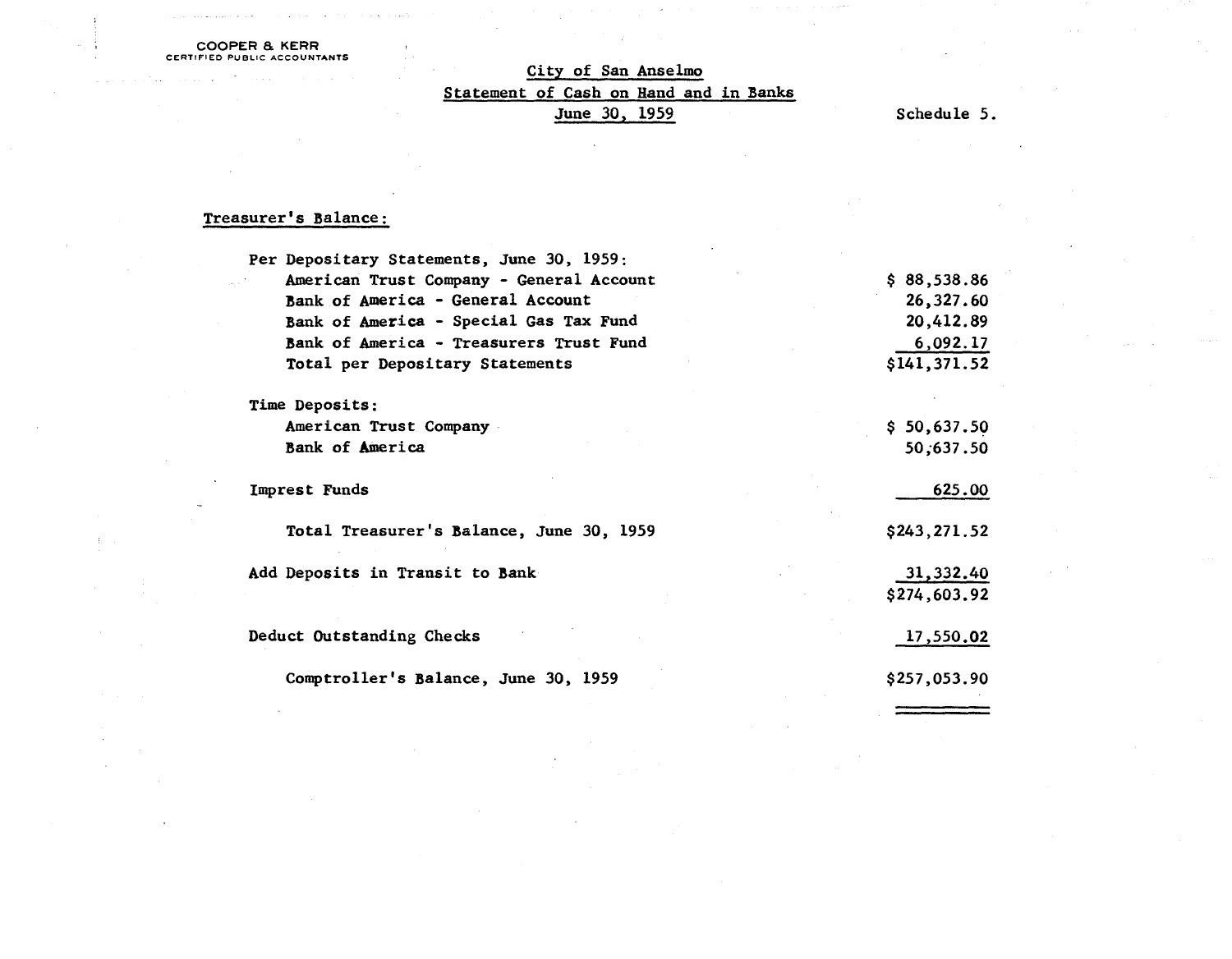$\exp(\beta/\gamma_{\rm eff})$ 

 $\label{eq:2} \frac{1}{\sqrt{2}}\left(\frac{1}{\sqrt{2}}\right)^2\frac{1}{\sqrt{2}}\left(\frac{1}{\sqrt{2}}\right)^2.$ 

 $\begin{bmatrix} 1 & 0 \\ 0 & 1 \end{bmatrix}$ 

 $\frac{1}{\sqrt{2}}$ 

Ŷ,

 $\label{eq:2.1} \frac{1}{\sqrt{2}}\int_{0}^{\infty}\frac{1}{\sqrt{2\pi}}\left(\frac{1}{\sqrt{2\pi}}\right)^{2\alpha} \frac{1}{\sqrt{2\pi}}\frac{1}{\sqrt{2\pi}}\frac{1}{\sqrt{2\pi}}\frac{1}{\sqrt{2\pi}}\frac{1}{\sqrt{2\pi}}\frac{1}{\sqrt{2\pi}}\frac{1}{\sqrt{2\pi}}\frac{1}{\sqrt{2\pi}}\frac{1}{\sqrt{2\pi}}\frac{1}{\sqrt{2\pi}}\frac{1}{\sqrt{2\pi}}\frac{1}{\sqrt{2\pi}}\frac{1}{\sqrt{2\pi}}\frac$ 

 $\label{eq:2.1} \frac{1}{\sqrt{2\pi}}\frac{1}{\sqrt{2\pi}}\sum_{i=1}^n\frac{1}{\sqrt{2\pi}}\left(\frac{1}{\sqrt{2\pi}}\right)^2\frac{1}{\sqrt{2\pi}}\left(\frac{1}{\sqrt{2\pi}}\right)^2.$  $\label{eq:1} \mathbf{S}^{(1)} = \mathbf{S}^{(1)} \mathbf{S}^{(1)} + \mathbf{S}^{(2)} \mathbf{S}^{(1)} + \mathbf{S}^{(1)} \mathbf{S}^{(2)}$  $\label{eq:2.1} \frac{1}{\sqrt{2\pi}}\int_{\mathbb{R}^3}\frac{1}{\sqrt{2\pi}}\int_{\mathbb{R}^3}\frac{1}{\sqrt{2\pi}}\int_{\mathbb{R}^3}\frac{1}{\sqrt{2\pi}}\int_{\mathbb{R}^3}\frac{1}{\sqrt{2\pi}}\int_{\mathbb{R}^3}\frac{1}{\sqrt{2\pi}}\int_{\mathbb{R}^3}\frac{1}{\sqrt{2\pi}}\int_{\mathbb{R}^3}\frac{1}{\sqrt{2\pi}}\int_{\mathbb{R}^3}\frac{1}{\sqrt{2\pi}}\int_{\mathbb{R}^3}\frac{1$ 

 $\mathcal{L}^{\text{max}}_{\text{max}}$  $\left\vert \begin{array}{c} \downarrow \\ \downarrow \end{array} \right\rangle$  $\label{eq:2.1} \frac{1}{\sqrt{2}}\int_{\mathbb{R}^3}\frac{1}{\sqrt{2}}\left(\frac{1}{\sqrt{2}}\right)^2\frac{1}{\sqrt{2}}\left(\frac{1}{\sqrt{2}}\right)^2\frac{1}{\sqrt{2}}\left(\frac{1}{\sqrt{2}}\right)^2\frac{1}{\sqrt{2}}\left(\frac{1}{\sqrt{2}}\right)^2\frac{1}{\sqrt{2}}\left(\frac{1}{\sqrt{2}}\right)^2\frac{1}{\sqrt{2}}\frac{1}{\sqrt{2}}\frac{1}{\sqrt{2}}\frac{1}{\sqrt{2}}\frac{1}{\sqrt{2}}\frac{1}{\sqrt{2}}$ 

 $\mathcal{L}^{\text{max}}_{\text{max}}$  and  $\mathcal{L}^{\text{max}}_{\text{max}}$ 

 $\mathcal{A}(\mathcal{A})$  and  $\mathcal{A}(\mathcal{A})$ 

 $\sim 10^{-1}$